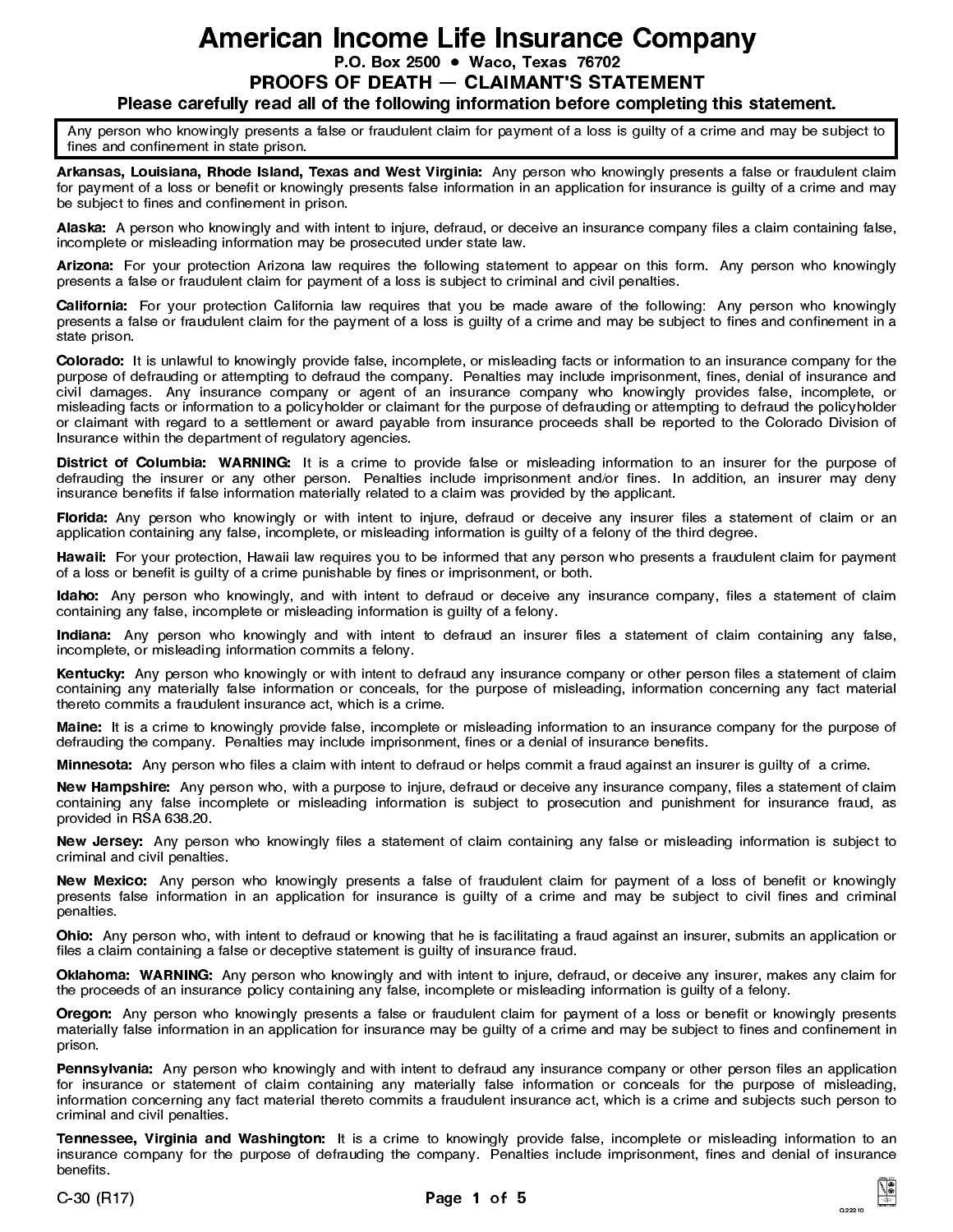# Proofs of Death Submitted to: AMERICAN INCOME LIFE INSURANCE COMPANY

PO BOX 2500 · Waco, TX 76702 Phone (254) 761-6400 • Fax (254) 741-5705 Web www.ailife.com • Email CL@ailife.com

#### INSTRUCTIONS FOR SUBMITTING A LIFE CLAIM

1) Complete as Follows: Part A and C by the Beneficiary, Guardian or Personal Representative for all claims. Part B by the Beneficiary - To be completed only if policy is less than 2 years old. Part D by the Physician - To be completed only if policy is less than 2 years old. Part E by the Beneficiary - Complete only fields with an asterisk\* and sign and date at the bottom.

- 2) To expedite Payment, all questions must be answered fully and accurately.
- 3) Send this completed form, along with a Death Certificate (Certified Death Certificate required if face amount exceeds \$15,000), and Obituary (if available) to one of the above.

| Part A - To be Completed by Beneficiary |                                         |                                                                           |                                                                           |
|-----------------------------------------|-----------------------------------------|---------------------------------------------------------------------------|---------------------------------------------------------------------------|
| <b>Policy Numbers</b>                   |                                         |                                                                           |                                                                           |
| Deceased's Name                         |                                         | Deceased's Date of Birth   Deceased's Gender<br>$\Box$ Male $\Box$ Female | Deceased Union and Local # (if<br>Union member)                           |
| Deceased's Address                      | Did Death Result From:                  | $\Box$ Suicide $\Box$ Homicide $\Box$ Accident                            |                                                                           |
|                                         |                                         |                                                                           | If yes, please include all Accident/Police Reports and Newspaper Articles |
| Date of Death                           | Place of Death (if Hospital, Give Name) |                                                                           | Cause of Death                                                            |
| Beneficiary's Name                      |                                         | Beneficiary's Relationship to Insured                                     |                                                                           |
| Beneficiary's Mailing Address           |                                         | Beneficiary's Telephone Number                                            |                                                                           |
|                                         |                                         | Beneficiary's Social Security Number                                      |                                                                           |
| Beneficiary's Email Address             |                                         | Beneficiary's Date of Birth                                               |                                                                           |

### Part B - To be Completed by Beneficiary COMPLETE ONLY IF POLICY IS LESS THAN 2 YEARS OLD

Give the names and addresses of all physicians who treated the deceased during the 5 years prior to death:

| Name | Address                                                                                                                                | Disease or Condition | Dates |  |
|------|----------------------------------------------------------------------------------------------------------------------------------------|----------------------|-------|--|
|      |                                                                                                                                        |                      |       |  |
|      |                                                                                                                                        |                      |       |  |
|      |                                                                                                                                        |                      |       |  |
|      | When did deceased first complain, or give other indication of illness?   When did deceased first consult a physician for last illness? |                      |       |  |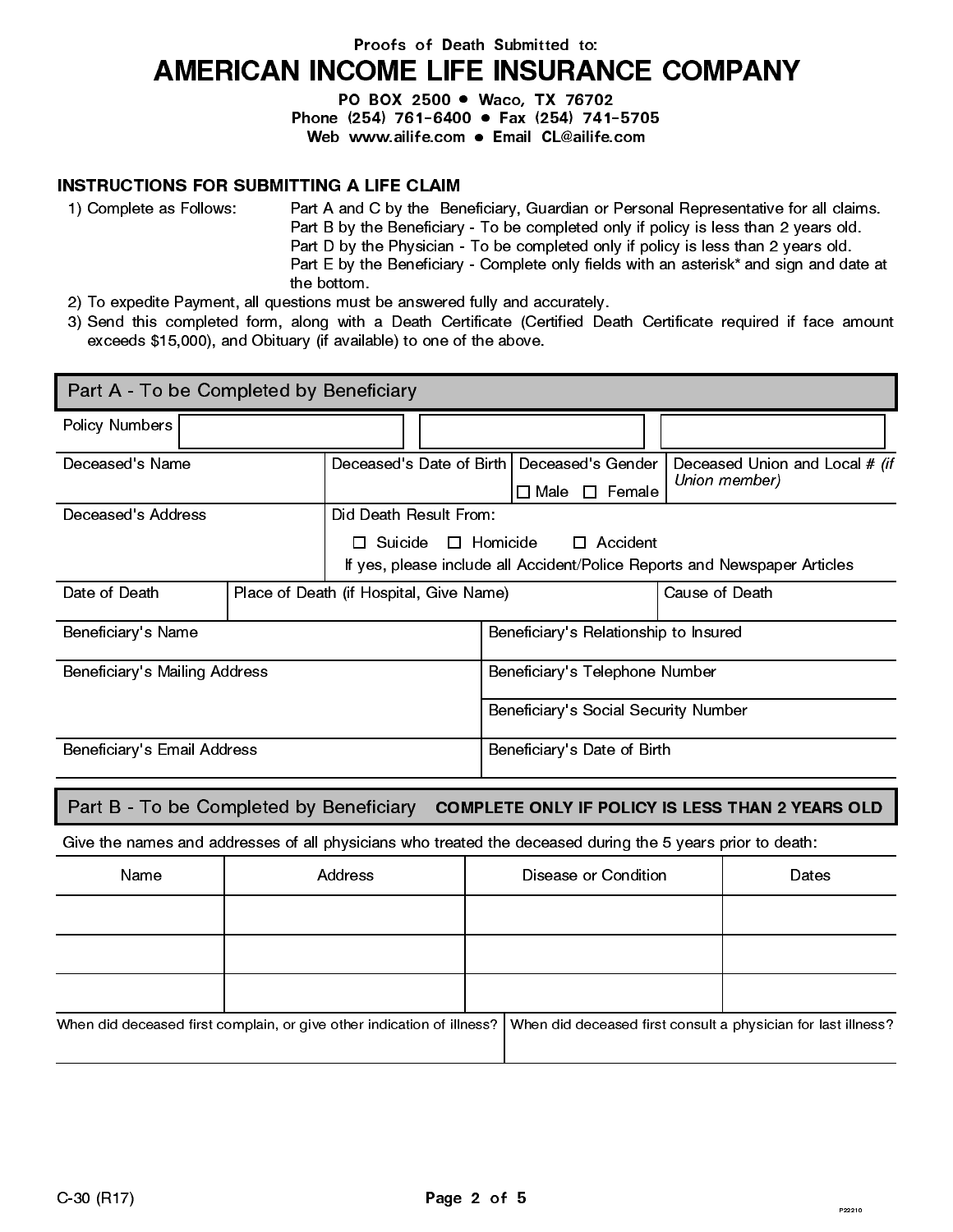## Part C - AUTHORIZATION FOR RELEASE OF HEALTH INFORMATION PURSUANT TO HIPAA

| Insured's Name      | Date Of Birth | <b>Social Security Number</b> | Policy Number |
|---------------------|---------------|-------------------------------|---------------|
| l Insured's Address |               |                               |               |

I authorize any health plan, physician, health care professional, hospital, clinic, laboratory, pharmacy, pharmacy benefit manager, medical facility, other insurance company, consumer reporting agency, Medical Information Bureau (MIB), or other health care provider that has provided payment, treatment or services to me or on my behalf ("My Providers") to disclose my entire medical record and any other protected health information concerning me to the American Income Life Insurance Company (AIL) and its agents, employees, and representatives. This includes information on the diagnosis or treatment of Human Immunodeficiency Virus (HIV) infection and sexually transmitted diseases. This also includes information on the diagnosis and treatment of mental illness and the use of alcohol, drugs, and tobacco; but excludes psychotherapy notes.

By my signature below, I acknowledge that any agreements I have made to restrict my protected health information do not apply to this authorization and I instruct any physician, health care professional, hospital, clinic, medical facility, or other health care provider to release and disclose my entire medical record without restriction.

This protected health information is to be disclosed under this authorization so that AIL may: 1) administer claims and determine or fulfill responsibility for coverage and provision of benefits; 2) administer coverage; and 3) conduct other legally permissible activities that relate to any coverage I have or have applied for with AIL.

This authorization shall remain in force for 24 months following the date of my signature below, and a copy of this authorization is as valid as the original. I understand that I have the right to revoke this authorization in writing, at any time, by sending a written request for revocation to AIL, Attention: Claims Department, at the above address. I understand that a revocation is not effective to the extent that any of My Providers has relied on this authorization or to the extent that AIL has a legal right to contest a claim under an insurance policy or to contest the policy itself. I understand that any information that is disclosed pursuant to this authorization may be re-disclosed and no longer covered by federal rules governing privacy and confidentiality of health information.

I understand that My Providers may not refuse to provide treatment or payment for health care services if I refuse to sign this authorization. I further understand that if I refuse to sign this authorization to release my complete medical record, AIL may not be able to process my claim or make any benefit payments. I have received a copy of this authorization.

| Name and address of person(s) or category of<br>person to whom this information will be sent |            | Name of person signing form: |             |
|----------------------------------------------------------------------------------------------|------------|------------------------------|-------------|
| American Income Life<br>PO Box 2500<br>Waco, TX 76702                                        |            |                              |             |
| Authority to sign on behalf of deceased.<br>Legal Guardian<br>Parent                         | ____ Child | Spouse                       | Next of Kin |
| Other (please specify relationship to Insured) -<br>Executor of Estate                       |            |                              |             |

All items on this form have been completed and my questions about this form have been answered. American Income Life Insurance Company and I agree that this Claimant's Statement may be electronically signed. By typing my name below, I hereby agree that my electronic signature shall have the same effect as if it were handwritten. Further, I hereby attest that the information given herein is true and accurate to the best of my knowledge.

Signature of Patient/Beneficiary/Guardian or Personal Representative Date

Please make a copy of this authorization and retain for your record.

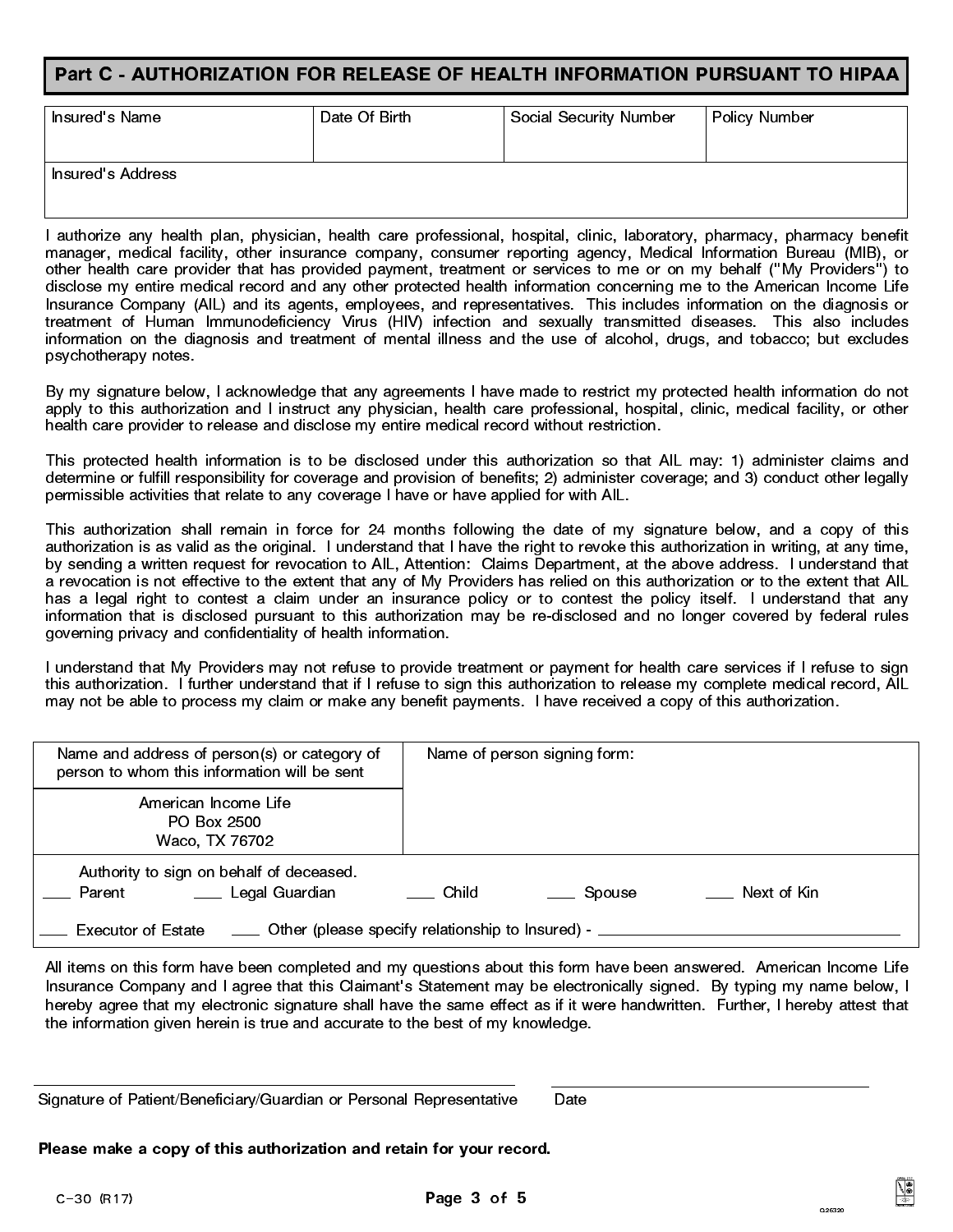## Part D - To be Completed by Physician COMPLETE ONLY IF POLICY IS LESS THAN 2 YEARS OLD

| Any person who knowingly presents a false or fraudulent claim for payment of a loss is guilty of a crime and may |  |
|------------------------------------------------------------------------------------------------------------------|--|
| be subject to fines and confinement in state prison.                                                             |  |

| Deceased's name                                                                                                               |                | Manner of Death                 | Date of Death         |              |
|-------------------------------------------------------------------------------------------------------------------------------|----------------|---------------------------------|-----------------------|--------------|
| How long have you treated this patient?                                                                                       |                |                                 |                       |              |
| Were you the patient's medical attendant or adviser<br>before last illness or infirmity? If so, when and for<br>what disease? |                |                                 |                       |              |
| When was the patient diagnosed with the disease<br>or impairment that resulted in death?                                      |                |                                 |                       |              |
| Was the patient ever treated for drug or alcohol<br>abuse? If so, please list dates and locations of<br>treatment.            |                |                                 |                       |              |
| Was the patient ever disabled? If so, when and for<br>what reason?                                                            |                |                                 |                       |              |
| From what other disease or impairment has the<br>patient suffered, and when?                                                  |                | Disease or Impairment           |                       | Duration     |
|                                                                                                                               |                |                                 |                       |              |
|                                                                                                                               |                |                                 |                       |              |
| Was the patient confined to a hospital during the<br>past 3 years? If so, provide the name and address<br>of the hospital.    |                |                                 |                       |              |
| Give names & addresses of the referring physicians or other practitioners who, to your knowledge, attended the                |                | patient during the past 5 years |                       |              |
| Name                                                                                                                          | <b>Address</b> |                                 | Disease or Impairment | <b>Dates</b> |
|                                                                                                                               |                |                                 |                       |              |
|                                                                                                                               |                |                                 |                       |              |

| Physician's Name (PRINT) | <b>Street Address</b> |       |     |
|--------------------------|-----------------------|-------|-----|
| Physician's Signature    | City                  | State | Zip |
| Fax Number               | Phone Number          |       |     |